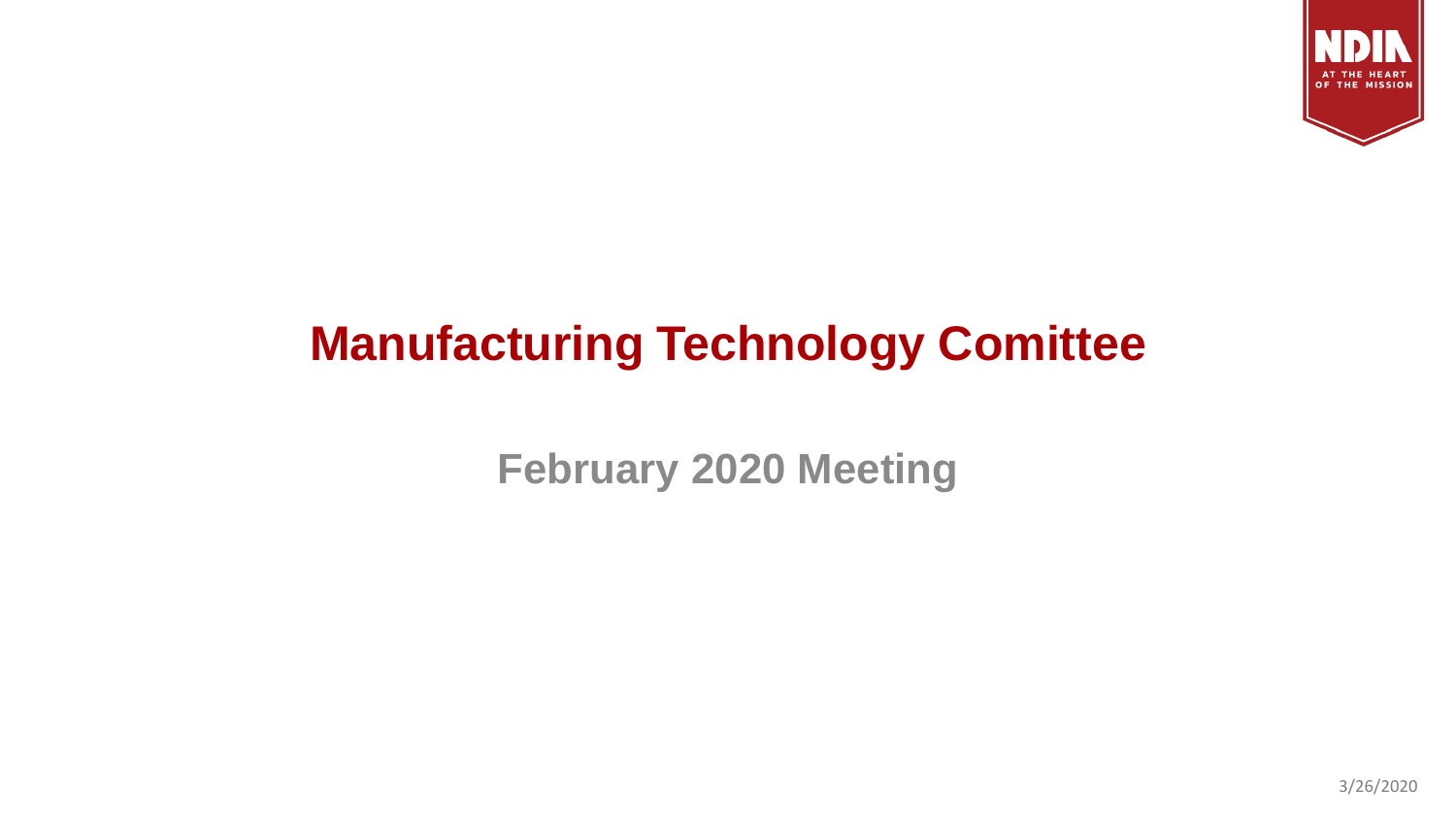



- **Review Microcenter Whitepaper feedback**
- **Develop path forward for white paper**
- **Meetings/Workshops**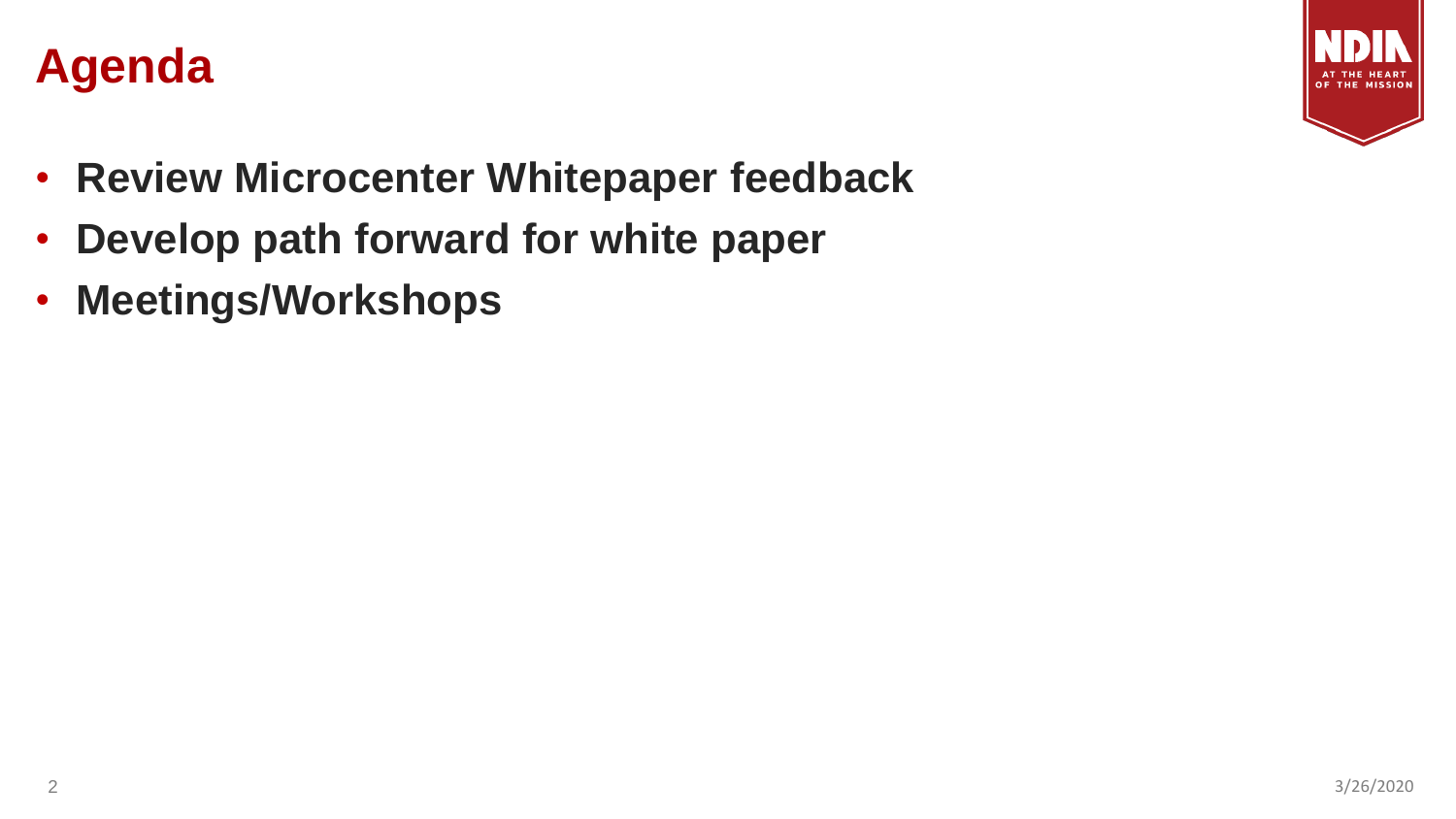### **Topics**



#### 1) What are the benefit to SMMs

- Low implementation cost
- Low cost to participate for SMMs potentially cost share only,
- Potential to increase cash flow and decrease cycle time.

#### 2) How would we ensure SMM engagement

- Projects need to be regional to leverage the local infrastructure incubators, state government, MEPs, and local academia
- Keep the cost low to participate
- Publish case study and testimonials

#### 3) How to ensure nation wide adoption

- While focus is regional projects need to address national needs
- Create the standard templates
- Use the MEPs network and the resources they can leverage
- Roll the output and kits and pilots to Mfg USA
- Success stories and testimonials local demos (truck and otherroadshows)

#### 4) What are the measures for success

- Performance metrics (ROI, speed...) + units sold or really adoption (DoD and Commercial) + SMM participation over time + responses to DLA requests
- 5) Review the potential project list
	- Rapid qual through industry 4.0 (sensors, data..)
- 6) Elaborate on Mfg USA
	- Demonstration facilities for output and a feeder of the technology and key SMMs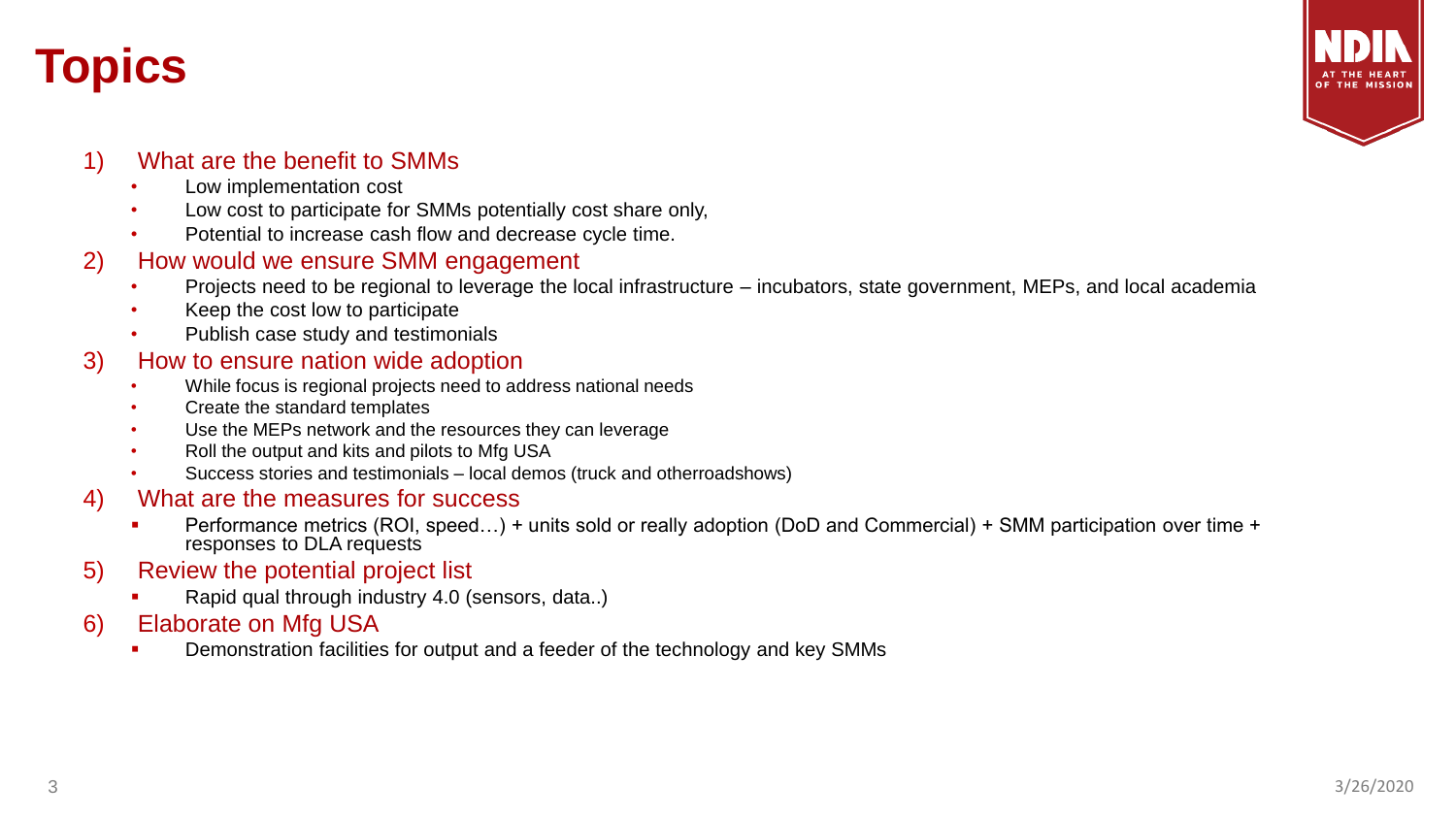### **Next Steps**



**Recommended next steps:** 

- **1.** Review with MFG division leadership √
- **2. Pass to larger NDIA leadership**
- **3. Started from Adele suggestion – follow up**
- **4. Bring to the Hill – April 28 Meeting**
	- **•** Great focus on the region tied with the state leverage the network
	- Made Here  $-$  Leverage the local infrastructure
- **5. Technology interchange meetings with industry technologists to develop the industry needs for DoD manufacturing tiers. Assess regional need/risk for pilot projects – how can the regional infrastructure be leveraged best –included state, MEP, incubators + university**
- **6. Choose limited pilot challenges**
- **7. Define projects**
- **8. Potentially fund through DLA, Congressional, OTAs, industrial base funding, maybe even crowdsourced**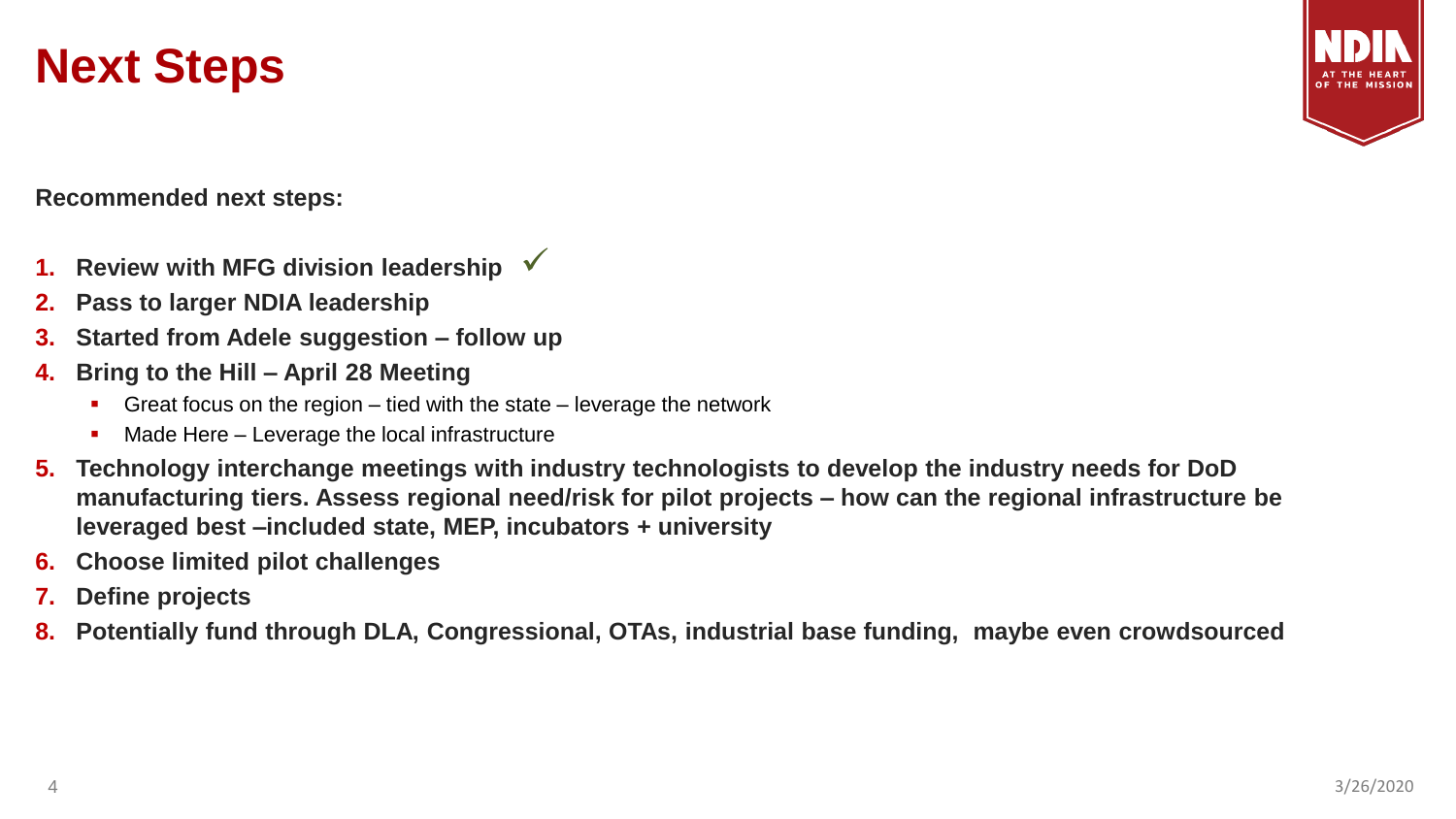### **Events**



- **Technology Committee Sponsorship Plan**
	- Third Annual Technology Workshop at the University of Alabama Huntsville (May 19 20, 2020) for industry and government
		- Selected AeroDef papers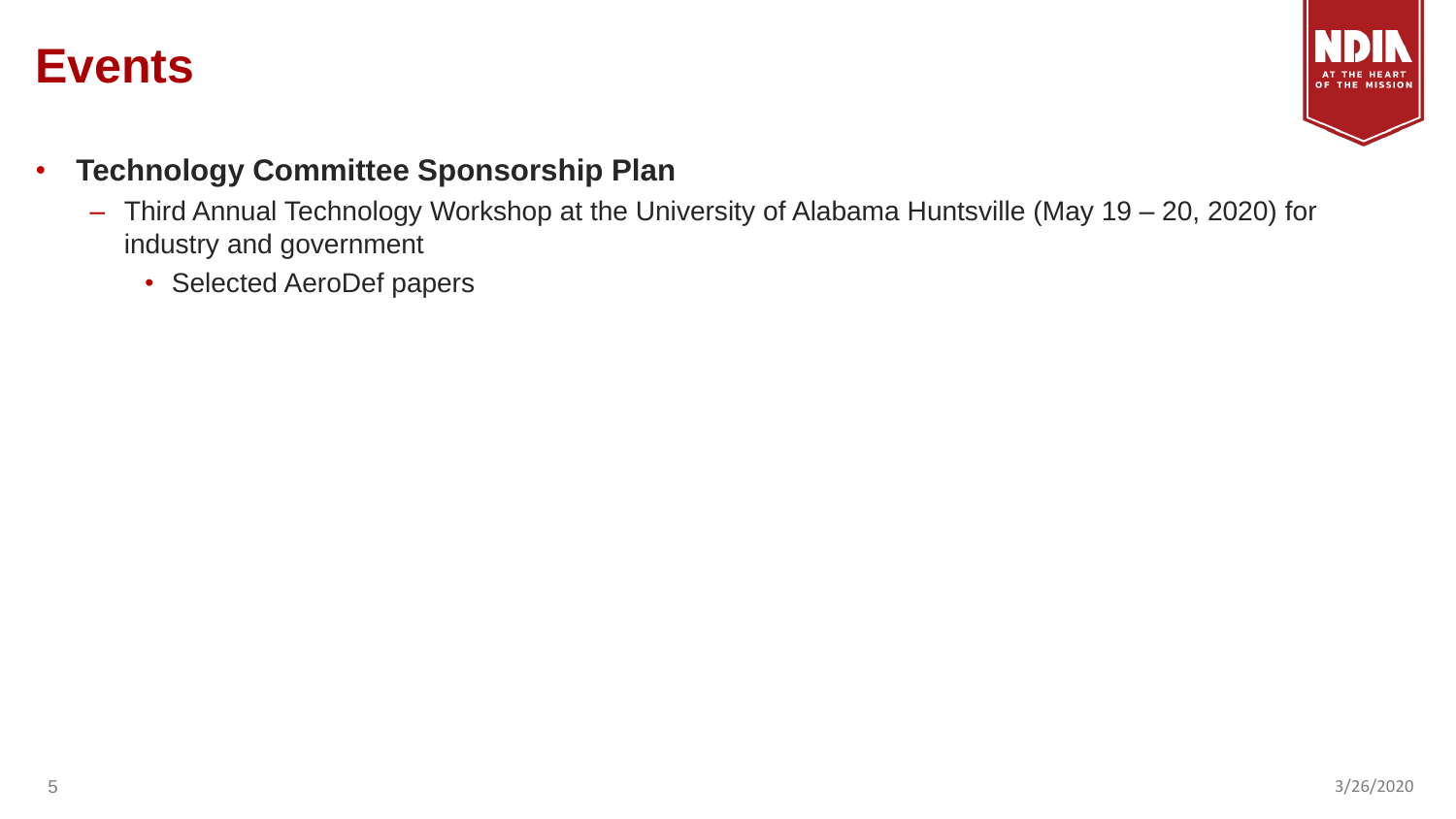

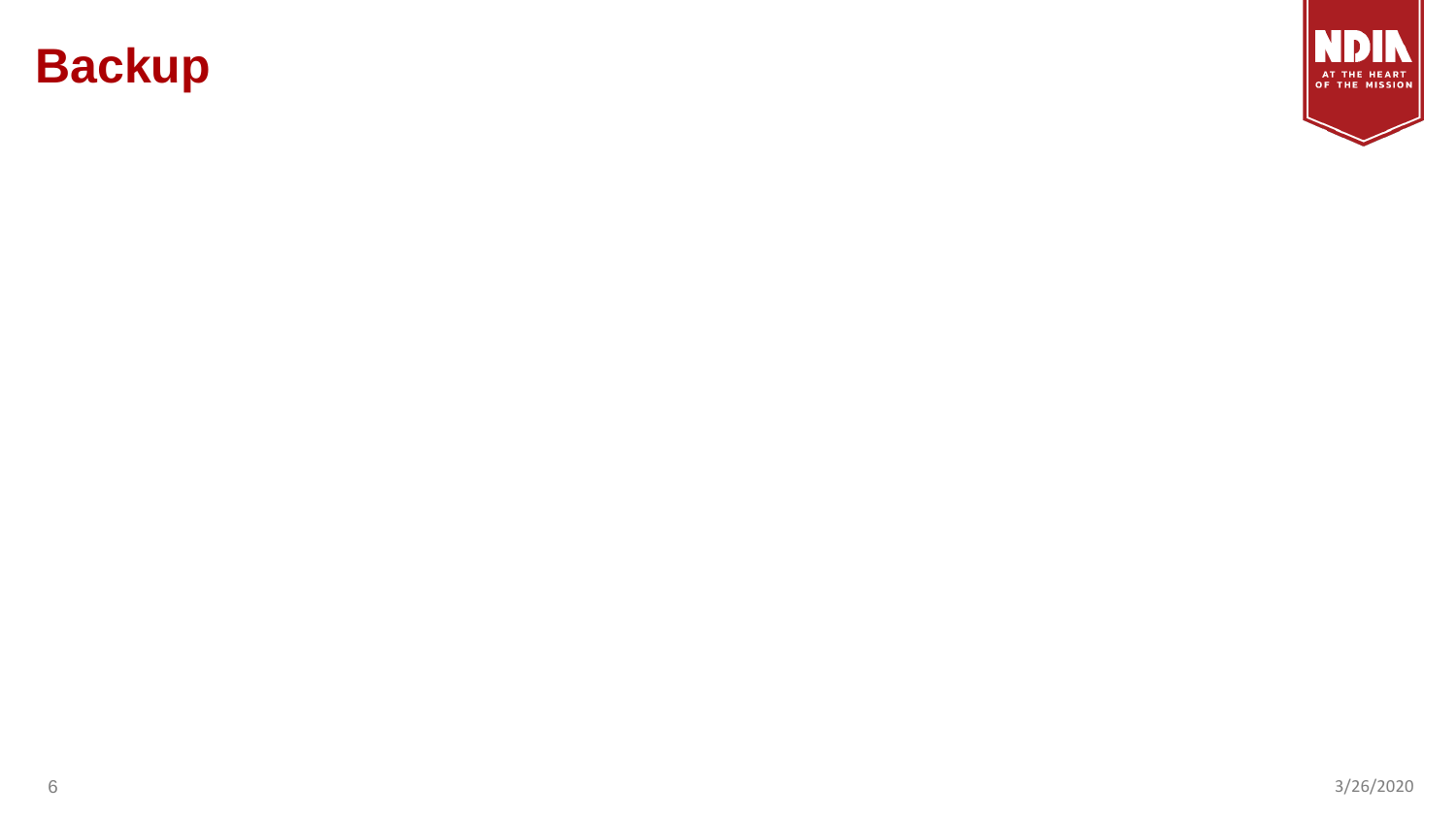### **Micro Center Feedback**



- **Comments to address**
	- 1) I believe the idea of the micro centers has merit, but the impact would be greater if we could include the means to accelerate the depth and breadth of adoption nationwide – Nation wide adoption – create the standard templates, roll to the MfgUSA, success stories and testimonials – local demos (truck and otherroadshows)
	- 2) SMMs are typically focused on production, so it's hard to find those that can free up time and are willing to pay a fee to participate in something that doesn't have clearly defined benefits. – Benefit to SMMs
	- 3) If the MicroCenters are to move solutions to a TRL 6-8 by involving a small set of SMMs, what is the incentive for SMMs to participate? Will they gain anything more than their competitors who simply waited for the solution to be completed? –SMM engagement
	- 4) Under Impact to SMMs, Table 1 indicates "Regional pilots with man SMMs and ready for SMM adoption nationwide." Who will be responsible for driving that nationwide adoption and how will success be measured? – Measures for success
- **Here are some thoughts on how to address nationwide adoption in the context of the micro centers.** 1) One option would be for each pilot project to publish a case study with a testimonial from the participating SMMs. Leveraged properly, that could help raise awareness to get the adoption ball rolling.- Build awareness through case study and testimonials

2) The solution needs to be demonstrated locally so that SMMs can see first-hand what it is and how it works to better understand the value for their particular business. – plan for local demonstrations

- The MEP network may help meet some of this, but many don't have demonstration facilities and their reach is somewhat limited in the ~250,000 U.S. manufacturers Leverage for the centers that do, leverage for the state interaction
- Another approach may be to equip a semi with the ability to demonstrate technologies from the Micro Centers. There could be an east and west coast version that travels to regions where manufacturing is concentrated. That also could serve as a feeder to drive implementation business back to the MEPs.